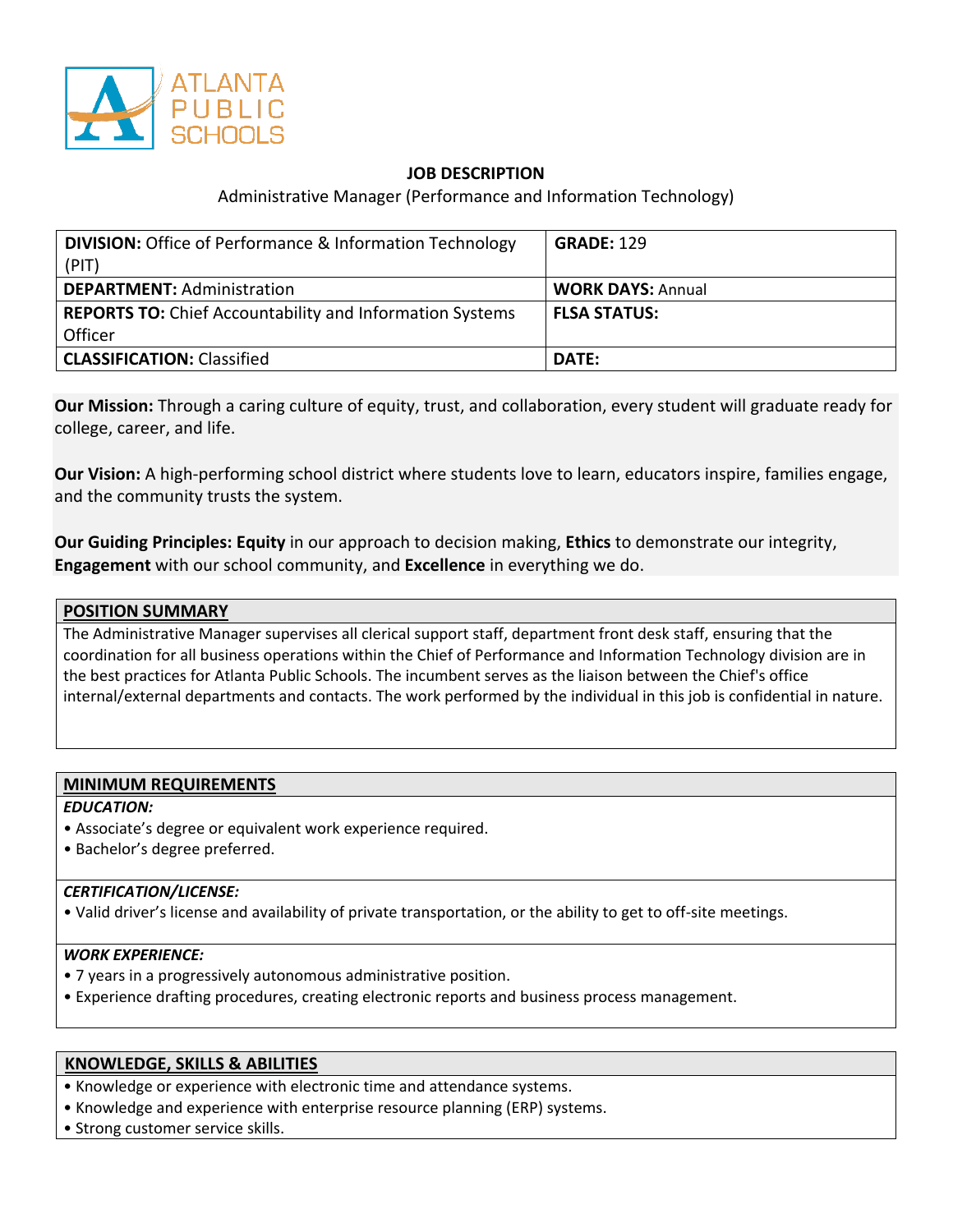

- Strong team-building skills.
- Strong oral and written communication skills.
- Skilled in data entry, Microsoft Word, Excel, PowerPoint, Microsoft Access.
- Strong problem solving and decision-making skills.
- Ability to work independently, show flexibility, possess analytical skills be attentive to details, listen, and support teamwork.
- Possess organizational and leadership skills.
- Excellent math aptitude.
- Must be able to read and interpret complex materials.
- Must demonstrate the ability to manage priorities and workloads.
- Must be dependable, able to work under pressure and meet deadlines as required.

• Able to plan, assign, and evaluate work of subordinates for effective operation and results.

## **ESSENTIAL DUTIES**

• Maintains, monitors, and oversees departmental processes, policy and procedures as it relates to the Office of the Chief to ensure that all are within the Atlanta Public Schools' guidelines.

• Screens callers, identifies and handles matters requiring priority and, if necessary, brings those to the attention of the Chief or appropriate personnel.

- Processes incoming mail, routes to appropriate personnel, prepares replies to correspondence or routes to appropriate personnel to reply and follows-up to ensure appropriate action has been taken.
- Serves as the initial contact for departments that report to the Chief.
- Supervises clerical staff in the Chief's office, and evaluates the personnel in the accomplishment of goals and objectives.
- Maintains of the department's calendar to ensure planning integrity throughout the department and District.
- Schedules all appointments/meetings, and maintains the daily calendar and appointment book for the Chief.
- Develops processes and procedures, and recommends implementation for the effective management of the department.

• Maintains and regularly updates emergency contacts, vendor information, and consultant contact information for the Office of the Chief.

- Coordinates travel arrangements for the Chief, prepares all travel expense statements, serves as the travel contact for district meetings held in- and out-of-town, and assists in the coordination of events for the department.
- Drafts reports from the Chief's office for inclusion in the weekly Board Notes.
- Facilitates all new employee orientation for the Chief's office.
- Obtains, compiles, organizes, and prepares information and data for various reports, meetings, etc.
- Ensures information packages are complete and meet guidelines.

• Required to have prompt, regular attendance in-person and be available to work on-site, in-person during regular business hours and as needed.

• Performs other duties as assigned by an appropriate administrator or their representative.

# **PHYSICAL ABILITIES AND WORKING CONDITIONS**

The physical abilities, working conditions and other conditions of employment listed in this document are representative of, but are not intended to provide an exhaustive list of the requirements for positions in this classification. In the event of an emergency or situation requiring guidance from Federal, State, or local or school district authorities, the requirements of this position may change temporarily or for the school year to best serve the needs of our students.